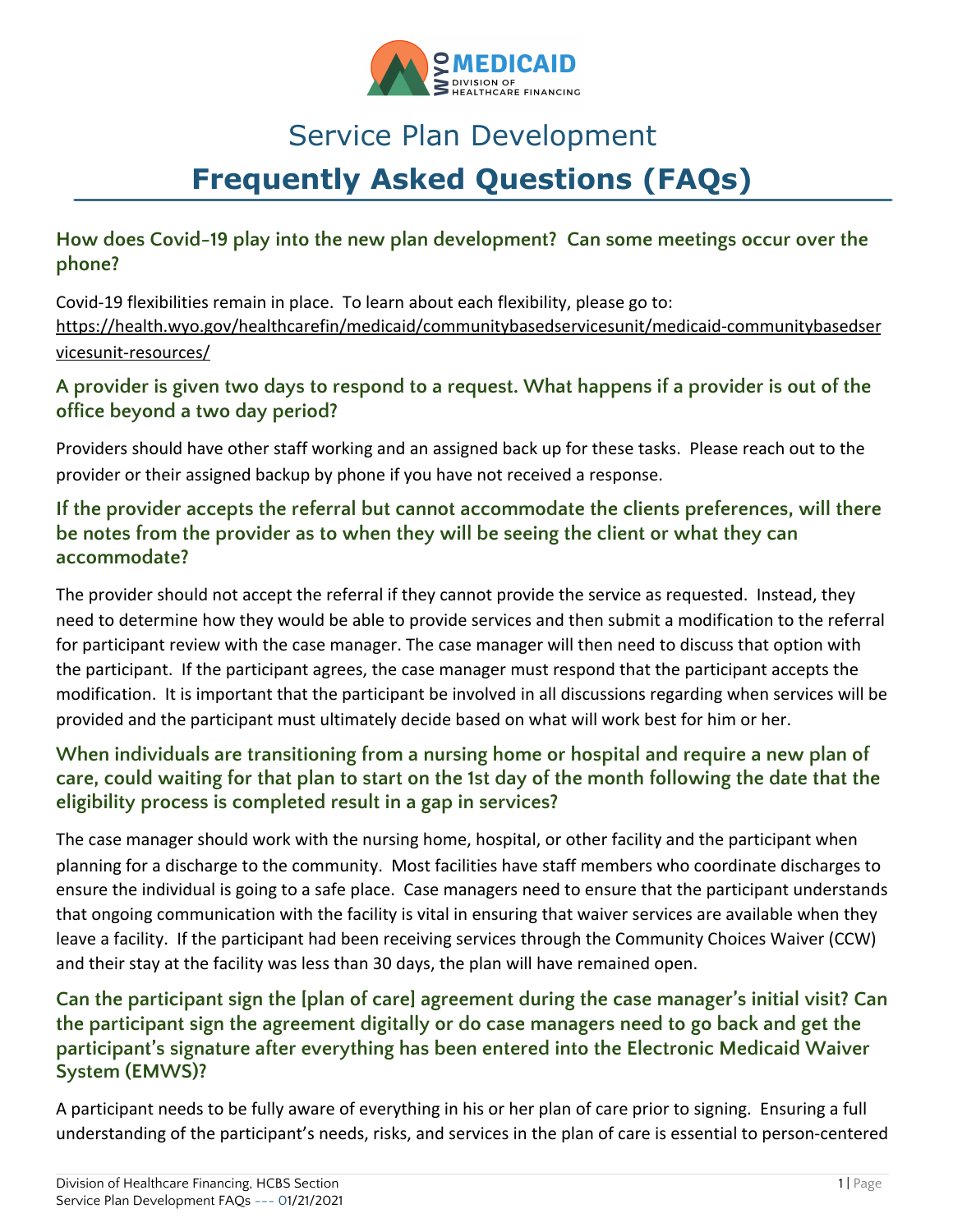planning. Multiple visits may be required to complete assessments, develop the plan of care, and obtain signatures. The participant's signature indicates that they have read the plan and agree to having the services provided. If the case manager's tablet has the signature capability and software that complies with Wyoming law, the Division of Healthcare Financing (Division) will accept digital signatures.

## **How soon can case managers start the process for renewals? With the changes to give us more time to work through the learning curve.**

The Division is reviewing timeframes required for plan of care renewals. Plans of care are currently populated 60 days prior to the renewal start date. This timeframe may be extended to 90 days in the future.

## **What is the grace period for case managers to learn the new process without having corrective action imposed?**

The Division will continue to provide technical support and assistance during this process. A formal grace period will not be given but the Division is always available for assistance. If you have questions or concerns regarding this process, please reach out to Division staff or the helpdesk.

# **Are case managers required to sign up for WyTrain?**

The service plan development training provided on January 14, 2020 was intended to help case managers understand the specific tasks that are required as part of the new plan of care development process. WyTrain is a specific training portal that contains trainings that provide general support and information about case management roles, responsibilities, and State expectations. The Division understands that this additional requirement is a concern for case managers and providers and is reviewing other options for training delivery. More information will be provided soon.

# **What is the Division's vision of how this process should look? Are there specific requirements on what tasks case managers can complete on a tablet or in the office?**

The Division provides expectations for what tasks are required in plan development and oversight. Tasks must be completed in accordance with program regulation; however, the logistics are a case manager's choice.

# **Will the Case Manager Monthly Evaluation be updated as well?**

A new Case Manager Monthly Evaluation will be live on February 1, 2021. Once the Division provides training, case managers will be required to use the new monthly evaluation. Please take the time to review and become familiar with the new Case Manager Monthly Evaluation after February 1st.

# Does the new plan of care need to be provided on the 15th of the month or can it be submitted **between the 1st and the 15th of the month prior to services beginning?**

As of February 1, 2021, backdated services or backdated plans of care will not be accepted by the Division. Plans will start on the 1st of the month after the date of submission. There must be 15 calendar days for Division review. For example if you submit a plan of care on January 20, 2021, the plan of care start date would be March 1st, since the Division wouldn't have a full 15 calendar days to review before February. Case managers should plan accordingly.

# **Are we expected to complete the WYTrain training prior to February 1st?**

No. More information will be provided related to deadlines for training.